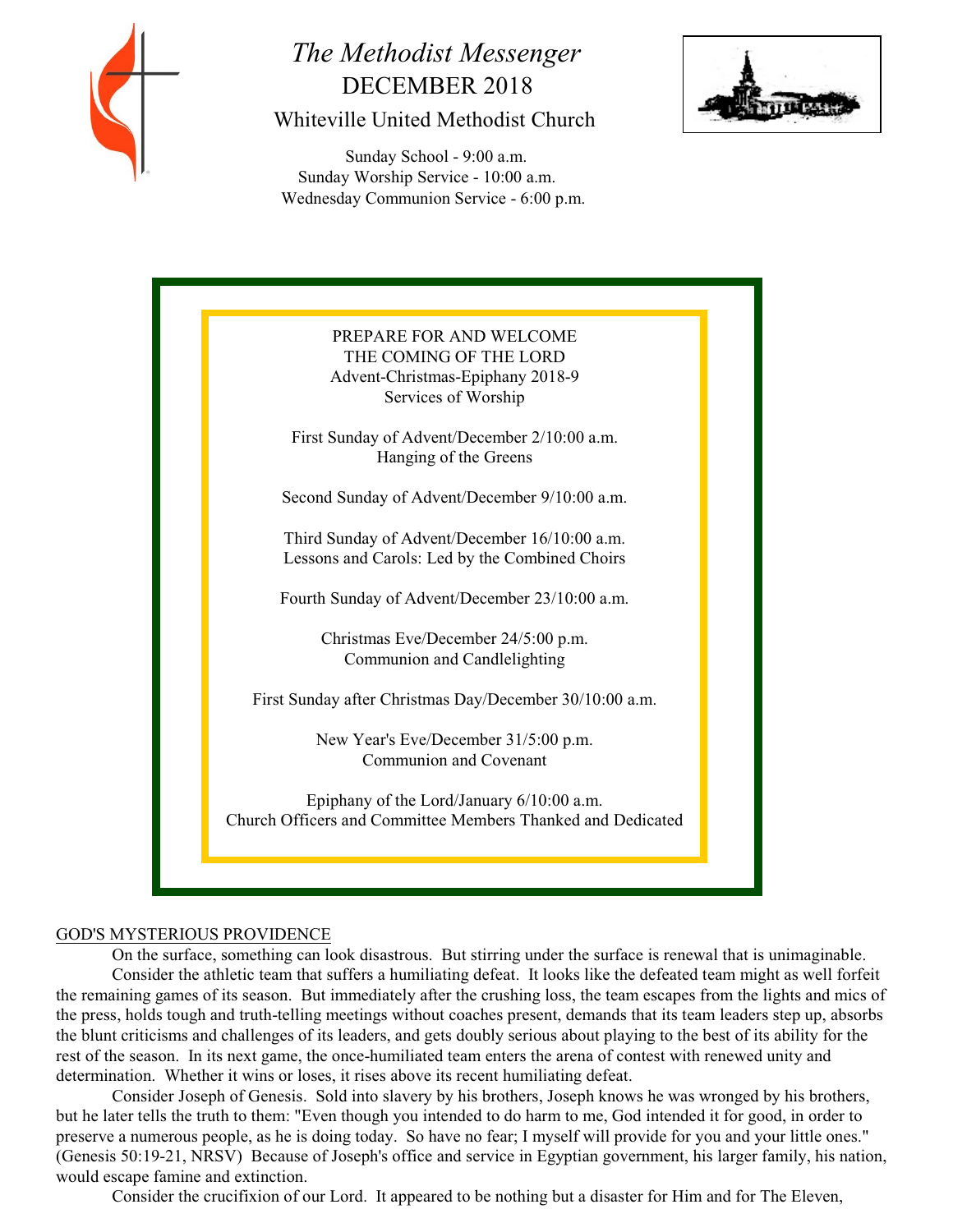nothing but a horror for the few concerned. However, three short days after gasping for His last breath on a cross, He was raised from the dead to live, and to reign over this world, eternally.

Consider today's Great Debate -- on unity and human sexuality -- in The United Methodist Church. From the outside, it looks like a mess. These days United Methodists often lament that there is division in the denomination. And distraction from the basic mission of the church. And fatigue from the long, seemingly endless, debate of nearly 50 years!

However, there is another way to look at this Great Debate that is underway and that will begin to end in the special, called February 2019 General Conference. Perhaps this debate, like nothing else in memory, is teaching United Methodists what being part of the one, holy, catholic, and apostolic Church requires. We United Methodists are learning that being the Church does not come naturally. That being the Church does not involve simply believing and behaving like the nice people on The Today Show believe and behave. That being the Church does mean -- first, last, and always -- hearing, trusting, and heeding Jesus Christ, the Head of the Church catholic.

During the Great Debate in our denomination, there is excellent teaching that is occurring. That teaching is rooted in Scripture, the Church's Tradition, and the Wesleyan way. To be sure, schlock (that is, to be gentle about it, inferior teaching) is regularly coming out of some quarters. But such schlock can be ignored by most United Methodists, and it can be challenged by a few with good teaching. Solid teaching informs and forms United Methodists into being more fully and faithfully the Church. Right now, I believe that there are more United Methodists who know more about what The United Methodist Church teaches, and how The United Methodist Church works, than ever before.

Again, before the Great Debate, the vast majority of United Methodists just let others tend to denominational matters. Now, because of the Great Debate, many more United Methodists know more about what is required of the Church, and more about The United Methodist Church (its doctrine and discipline), and they participate more fully and faithfully in the church. That is for the good.

God's mysterious providence is always at work -- especially when all looks lost.

In Christ, Pastor Paul

#### THE BIBLE IS NOT A PICNIC

Leslie Newbigin (1909-1998, Reformed bishop and theologian in India) is glad to speak about the oneness of the Church's faith: "[T]he gospel is not an empty form into which everyone is free to pour his or her own content. Scripture, it has been wittily said, is not a picnic where the authors bring the words and the readers bring the meaning. The content of the gospel is Jesus Christ in the fullness of his ministry, death, and resurrection. The gospel is this and not anything else." (The Gospel in a Pluralistic Society, Eerdmans, 1989, emphasis added)

#### OUTREACH COMMITTEE

The Outreach Committee assisted Hallsboro United Methodist Church with a Rise Against Hunger meal-packaging event on November  $10<sup>th</sup>$ , Saturday, in our Fellowship Hall. We packaged about 25,000 meals and would like to thank all who came out and helped us work toward ending world hunger by 2030!

The committee is also sponsoring the Angel Tree this Christmas. The names of 22 children are hanging on the Christmas Tree in the Narthex. Please consider taking an "ornament" with the name, age, sizes and interests of a child for Christmas. Gifts should be turned in to Families First by December 19th. Please call Ashley (642-5996) if you have any questions about your child.

Love and Peace, Vickie Pait, Outreach Chair

#### UNITED METHODIST YOUTH FELLOWSHIP

All the youth of our church are invited to a Hayride Christmas Caroling Party on Sunday, December 2. Please meet at the First Presbyterian Church at 5:00 p.m. Hot dogs will be served afterwards!

We will have our group Youth meeting on Sunday, December 16, at 6:00 p.m. in the Whiteville United Methodist Church Fellowship Hall. Please bring a \$5.00 wrapped gift for the Chinese Christmas Exchange. Invite a friend for food, fun and great fellowship! Happy Holidays!

– Heather LaMora

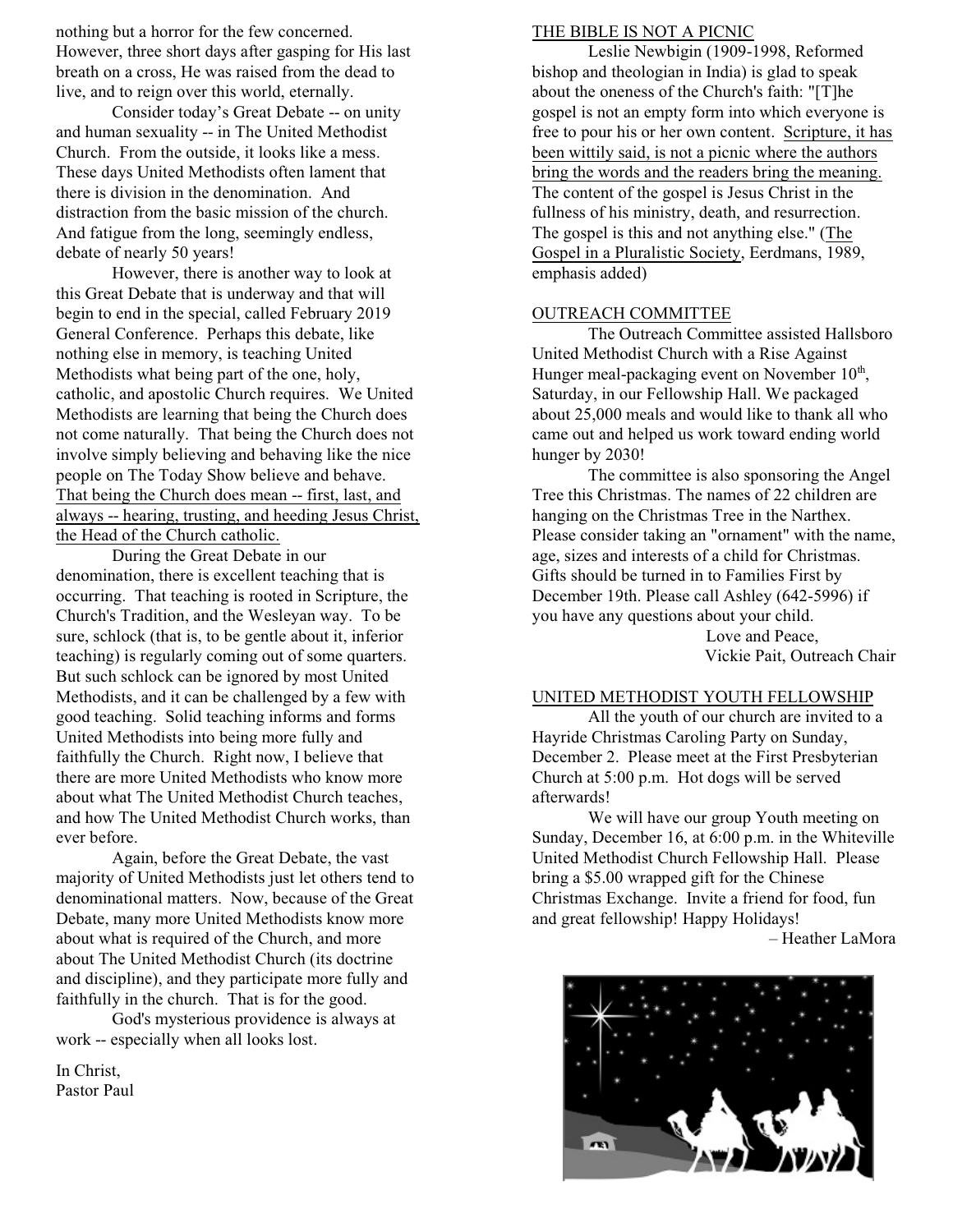#### NURTURE COMMITTEE

Our committee is looking forward to participating in the decoration of the Chrismon Tree in the sanctuary. The Advent Season is such a joyous time of year, full of hope and preparation for the birth of our Savior Jesus Christ! Let us all join in the celebration!

Thanks to our committee members and all those who helped with our recent bereavement meals and receptions. This is one of the most important ministries of the Nurture Committee. It means a great deal to the families who have lost loved ones, plus it provides us an opportunity to express our Christian love. We hope everyone has a peaceful and joyous Christmas!

– Debbie Conway, Chair

### THANK YOU!

Dear Church Family,  $11/11/18$ 

Thank you so much for the lovely Study Bible. I have already been using it, and I've found the notes especially helpful.

I truly appreciated your love, kindness, and constant support throughout college. It means the world to know that no matter where I go, I always have a strong, support system at home.

You have all been an integral part of my faith journey, and I appreciate all of the thoughtful cards and gifts you have sent over the years.

You are always in my thoughts and prayers. Sincerely, Molly High

A classic of the Christmas Season:

## *Messiah* By G. F. Handel

Presented by Southeastern Oratorio Society Tim Koch, Conductor, with Orchestral Accompaniment and Soloists

Several singers are from WUMC Chancel Choir and would love to see you there!

Monday, December 17 - 7:30 p.m.

First Presbyterian Church 511 North Thompson Street Whiteville, NC 28472

Admission free. Donations gratefully accepted.

#### WORSHIP COMMITTEE

I once again want to take this opportunity to say "thank you" and to express my appreciation for the many labors of love so many of you have given to Whiteville United Methodist Church during this past year. Your willingness throughout the year to use your gifts and abilities has strengthened the ministry of our church, and we have been truly blessed by your faithful service.

The Worship Committee met November 1, 2018, and we discussed plans for the Christmas Season/December. Personally, I adore the spirit of this season – with sparkling lights, the smell of fresh-cut pine, the singing of familiar Christmas carols, the nativity scene, and the reading of the Christmas story with all of its mystery and awe . . . Come, this is the season to worship! Sunday, December 2nd, is the first of the four Sundays of Advent and also a time when we will celebrate our church's annual Hanging of the Greens Service during our regular Worship Service at 10:00 a.m. Other special services in December include December 16th, in which The Chancel Choir and the Jane Wyche Schulken Handbell Choir will present "A Service of Lessons and Carols." The Christmas Eve Service on December 24th, as well as the New Year's Eve Service on December 31st, will be at 5:00 p.m in the sanctuary.

The Worship Committee will meet Thursday, February 7, 2019 in the Pastor's Study at 5:00 p.m.

I wish all of you and your loved ones a happy, healthy, and peaceful holiday season. – Betty Gray, Chair

#### PARISH NURSE

The Columbus FAITH Coalition of Mental Health sponsored a two-part Adult Mental Health First Aid Training course on October  $30<sup>th</sup>$  and November  $1<sup>st</sup>$  at St. Paul United Methodist Church in Tabor City. Eight people completed the course for certification. Lyn Keating, Trillium MH community educator, taught the course. The training will be provided at other Columbus County sites in 2019.

A Service of Lights will take place Tuesday, December 11, at 6:00 p.m. at the Columbus County Arts Council Building on Madison Street. The public is invited, especially those who have experienced loss in their lives. For more information contact Carolyn Hankins at 207-2241 or Carol Caldwell at 840-7540.

Lunch and Learn was held November 19th at Joe's Barbecue. Twenty-four people enjoyed delicious food and good fellowship. Jamica Lynch, health educator at Columbus County Health Department, provided an interesting program on Community Assessments.

– Patricia Ray, Parish Nurse